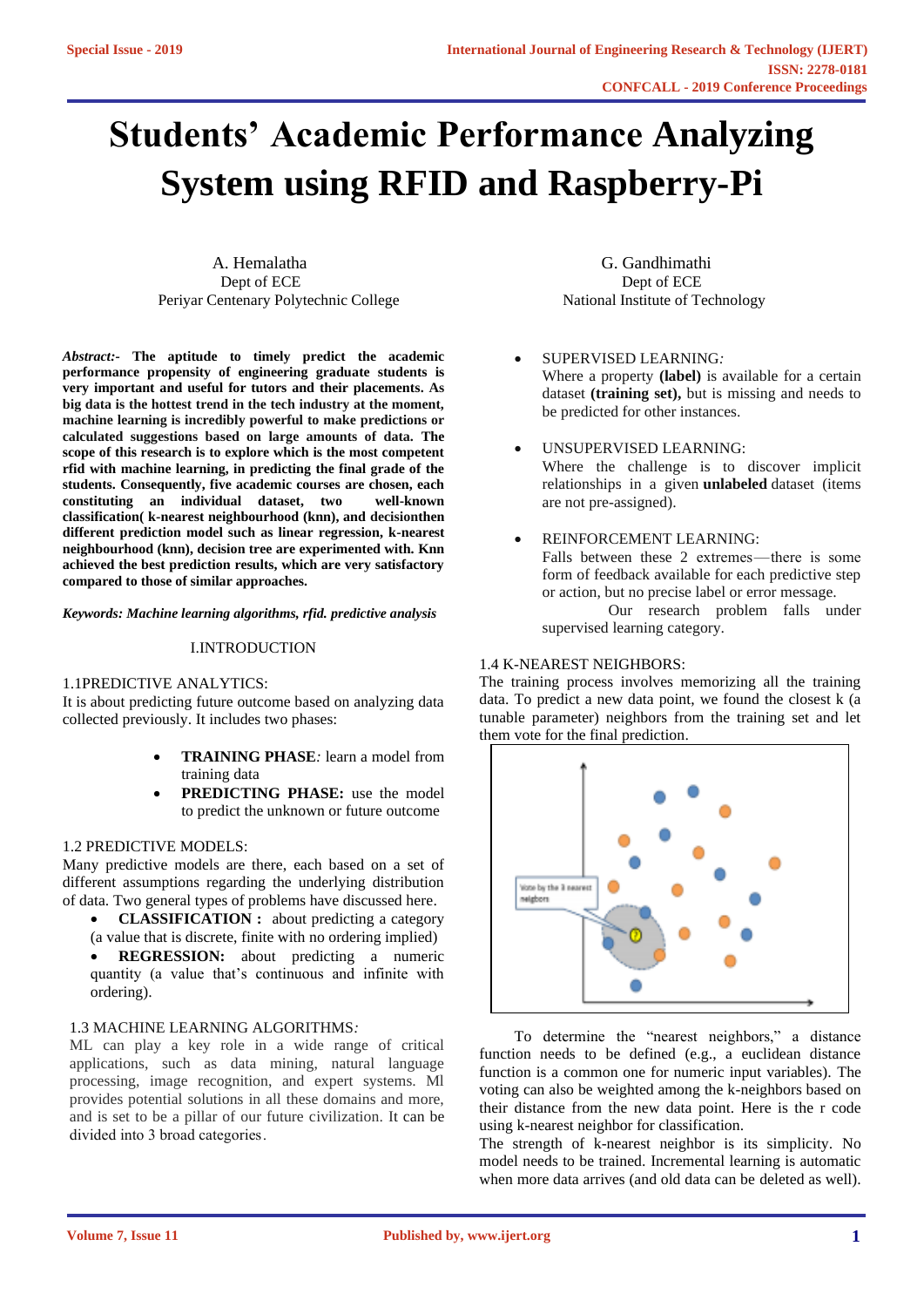The weakness of knn, however, is that it doesn't handle high numbers of dimensions well.

Choosing a suitable k is both an art and a science. Both low and high values of k have their own advantages. However, the optimal value of k largely depends on the data in the training setas shown in fig :1.

#### 1.5 DECISION TREES:

Mostly used in classification problems, that is problems and works for both categorical and continuous input and output variables, with a predefined target variable. Decision trees learn and train themselves from given examples and predict for unseen circumstances by practical methods for inductive inference (inductive inference is the process of reaching a general conclusion from specific examples) as shown in fig:2 & fig :3 and it is widely used.





#### II MODEL DEVELOPMENT

In this paper, both authendication, classification and prediction problem has taken by the authors. The students examination data set of single academic course is used for this purpose. The structure of model development is shown in fig:4



FIG: 4 MODEL DEVELOPMENT

For authentication, rfids are used, each student has a unique rfid, and their marks and other academic details are linked through raspberry –pi . This is shown in the fig:5



For classification and prediction problem machine learning algorithm such as knn, decision tree are written in the python language and loaded in raspberry –pi . The process flow is shown in fig :6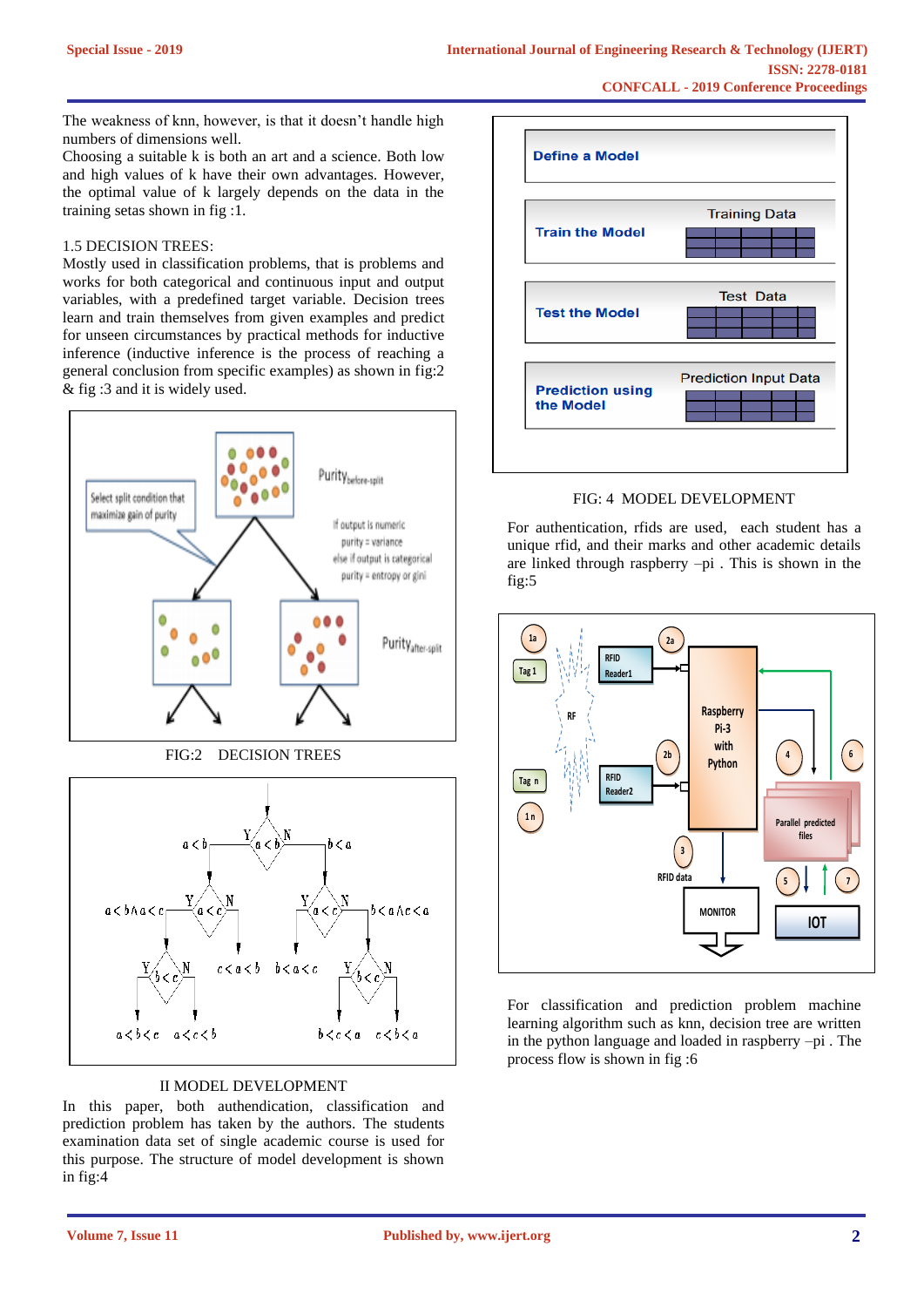

**STEP:** 2 develop predicting modeling approach to provide schedule and cost measure during program execution phase.

**STEP: 3** develop preliminary models using appropriate algorithm and mining existing data set.

## III IMPLEMENTATION

### *3.1 MODULE: 1*

Classification machine learning systems as 'student success rate' (ie. Whether the student has pass or fail in their final exam). Systems where we seek a yes-or-no prediction and the option will be pass or fail. Each instance can be assigned with multiple categories, so these types of problems are known as 'multi-label classification' problem, since we have a set of target labels as pass or fail.

#### *3.2MODULE:2- PROBLEM TRANSFORMATION:*

*T*o transform our multi-label problem into single-label problem(s).this is the simplest technique, which basically treats each label as a separate single class classification problem.

The data set size of 395 samples are used , out of which 300 samples have taken for training and 95 samples have taken for testing, and success rates had predicted as pass/ fail. Here, where x is the independent feature and y's are the target variable. 'x' has three continuous internal assessment marks  $(t1-1,t-2,t-3)$  as  $x1, x2, x3$ ,three assignments marks (a-1,a-2,a-3) as x4,x5,x6,one

attendance as x7, one regular /lateral as x8, one internal x9, one external x10 "represents the attributes or the independent variables and final decision (y) represents the target variables or the dependent variable. Its implementation in python, the multi-learn library provides the relation between x and y.

#### IV RESULTS& DISCUSSION

Regression machine learning systems as 'student final mark prediction'*,* the input csv file(dataset.csv)of 500 students mark statements of multiple academic course. Out of which 385 samples have training data and 115 samples have testing data. Then the model is implemented and the predicted results are shown infig:7& fig:8

#### V. CONCLUSION

Consequently, five academic courses are chosen, each constituting an individual dataset, two well-known classification ( k-nearest neighbour

Hood (knn), then three different prediction model such as linear regression, k-nearest neighbourhood (knn), decision tree are experimented with. Furthermore, the datasets are enriched with demographic and in-term performance. The imbalance in the distribution of class values and less.

| enkat@venkat: ~/Downloads/Assignments                                                       |                         |
|---------------------------------------------------------------------------------------------|-------------------------|
| Enter the Student ID for Prediction :333<br>Actual Mark is: 74<br>$\Box$                    |                         |
| <b>ALGORITHM</b>                                                                            | <b>PREDICTED MARK</b>   |
| Linear Regression<br>K-Nearest Neighbour<br><b>Decision Tree</b>                            | 74.26<br>74.00<br>74.00 |
| venkat@venkat:~/Downloads/Assignments\$ python test.py<br>Student data loaded successfully! |                         |
| 22: Enter the Student ID for Prediction<br>Actual Mark is: 56                               |                         |
| <b>ALGORITHM</b>                                                                            | <b>PREDICTED MARK</b>   |
| Linear Regression<br>K-Nearest Neighbour<br>Decision Tree<br>≻_                             | 55.76<br>57.16<br>56.00 |
| venkat@venkat:~/Downloads/Assignments\$ python test.py<br>Student data loaded successfully! |                         |
| Enter the Student ID for Prediction :216<br>B<br>Actual Mark is : 73                        |                         |
| <b>ALGORITHM</b>                                                                            | <b>PREDICTED MARK</b>   |
| Linear Regression<br>K-Nearest Neighbour<br>Decision Tree                                   | 73.26<br>73.00<br>73.00 |
| venkat@venkat:~/Downloads/Assignments\$                                                     |                         |